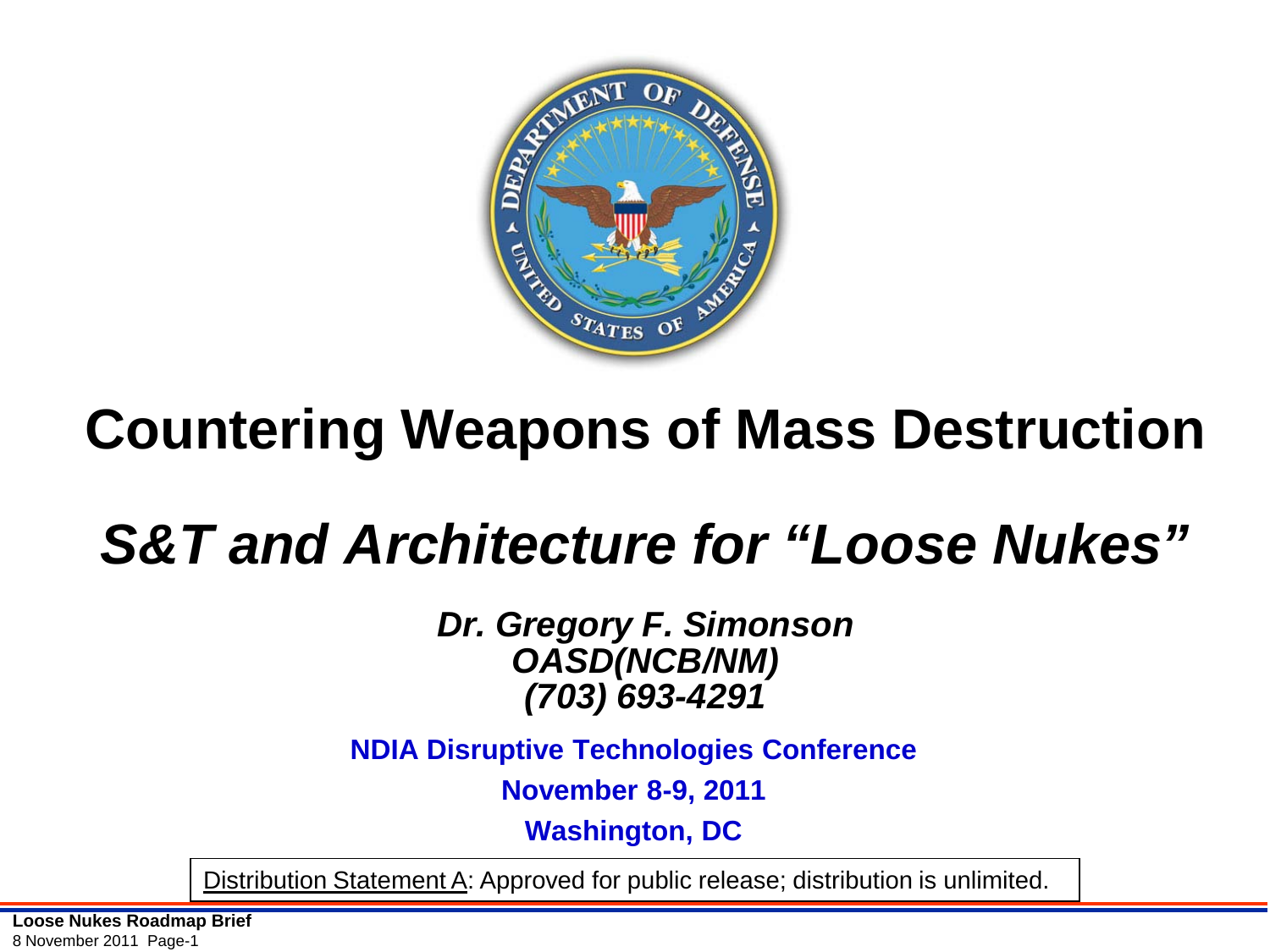



| <b>NCB/NM</b>      | <b>Greg Simonson (Chair)</b> |
|--------------------|------------------------------|
| <b>NCB/NM</b>      | Michaela Eddy                |
| <b>Joint Staff</b> | <b>Leonard Izzo</b>          |
| <b>Army</b>        | Eric Zimmerman               |
| <b>Navy</b>        | <b>William Thompson</b>      |
| <b>Air Force</b>   | <b>Mark Fagan</b>            |
| <b>OUSD(P)</b>     | <b>Jessica Cox</b>           |
| <b>OUSD(I)</b>     | <b>Michael Spence</b>        |
| <b>DTRA</b>        | <b>Tony Pang</b>             |
| <b>DTRA</b>        | <b>Stephanie Vaughn</b>      |
| <b>JASONs</b>      |                              |



#### *"We must ensure that terrorists never acquire a nuclear weapon. This is the most immediate and extreme threat to global security."*

*President Obama, Prague, Czech Republic, April 5, 2009*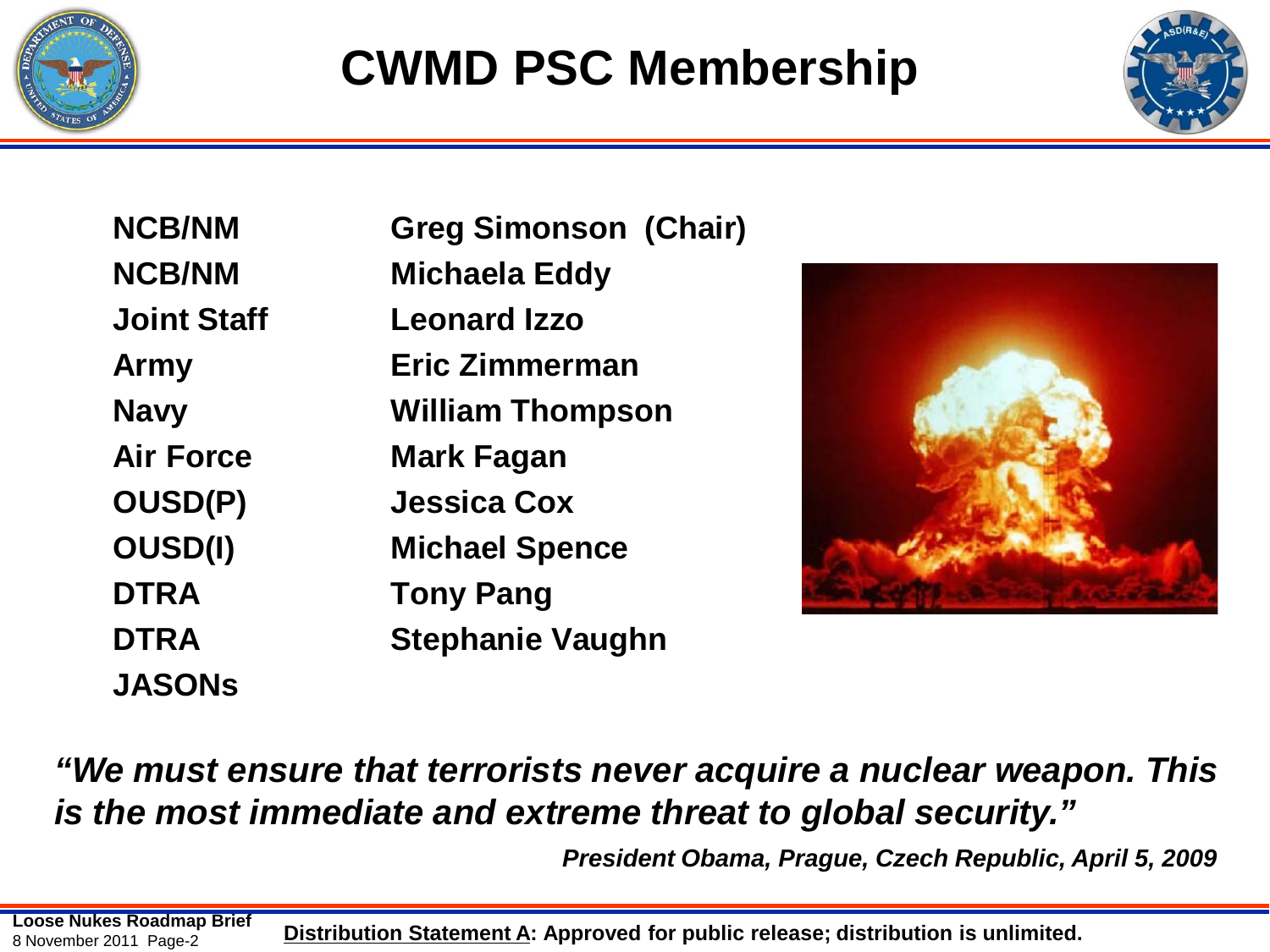

### **Scope of CWMD Challenge Problem**









Interdict /



Tactical Warning Characterization \ Decision-Making





Hardening Medical **Pretreatment** 

#### **Challenge Problem**







Consequence Management



**Systems Performance Goals Technical Challenges**

- Broad Area Search
- Persistent Monitoring
- Tagging and Tracking

- Systems Integration
- Activity Recognition
- Advanced Signature Detection & Tracking
- Advanced Radiation Detection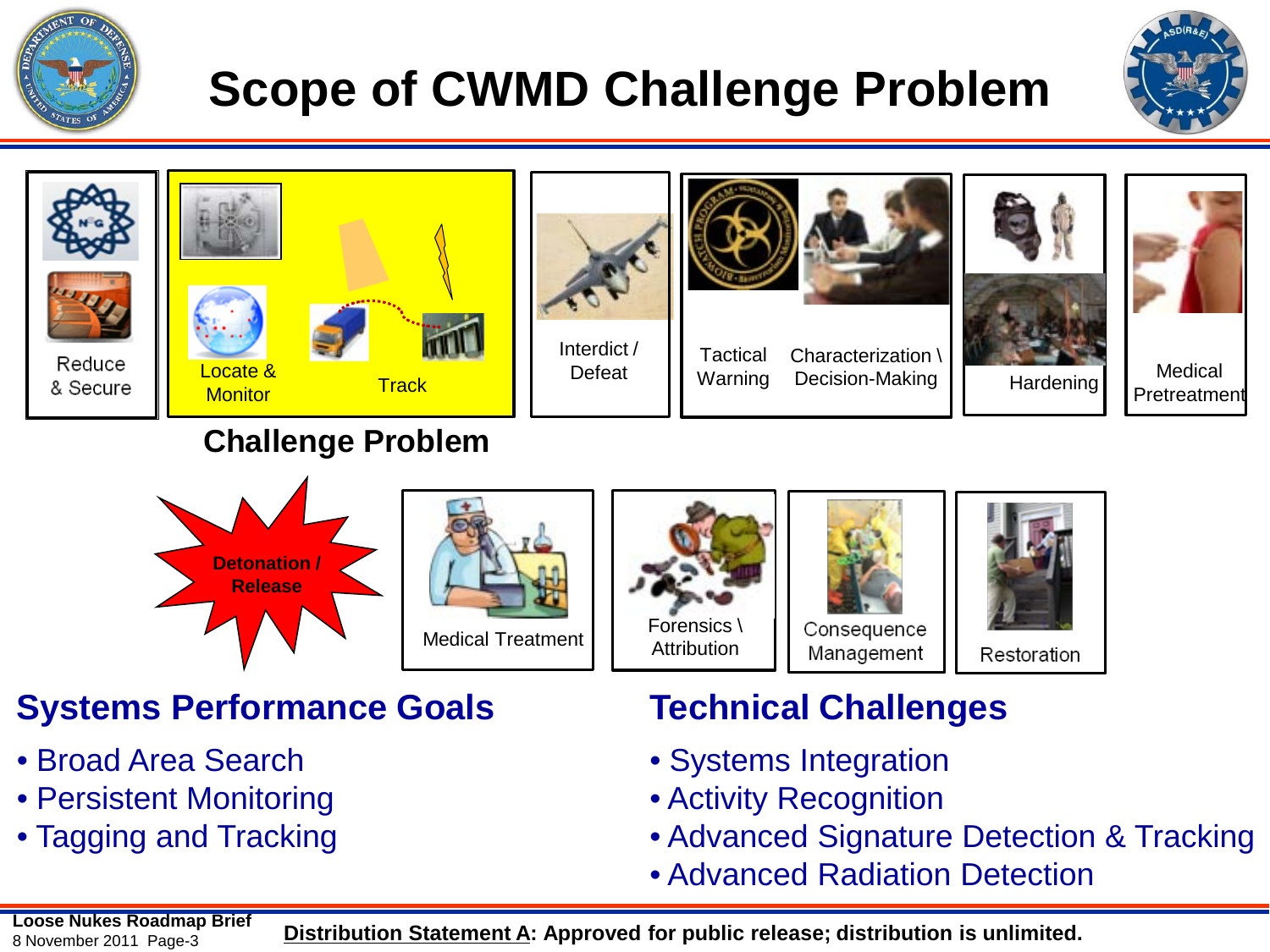



**Scenario: Imminent theft of nuclear weapon from a foreign storage facility by terrorist cell with insider assistance**

- **The U.S. needs improved capability to deal with a potential future "loose nuke" emergency involving a foreign nuclear weapon or significant amount of special nuclear material (SNM)**
	- **Earlier cue that a plot is afoot or a theft has occurred**
	- **Faster access to the area**
	- **Improved monitoring ability and TTL**
	- **Higher confidence in containment and search**
- **Radiation detectors alone will not solve the problem**
- **ISR technologies, lower latency, networks of networks, and social media may be part of the solution**

#### **What S&T investments are central to loose nuke problem and in what architecture would new technologies be deployed?**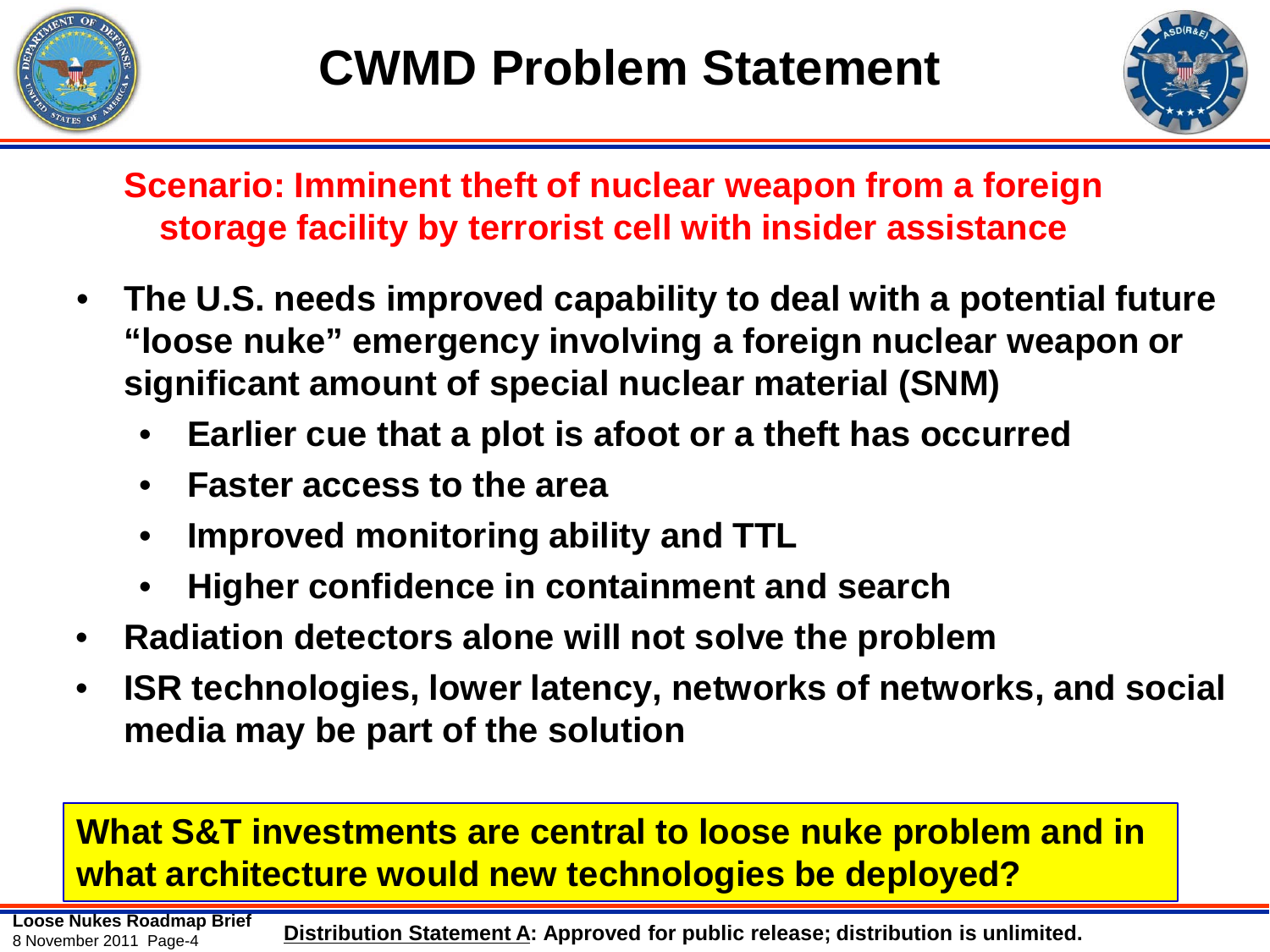



|                                | <b>Technical Challenge</b>                                    | <b>Objectives</b>                                                 | <b>Technical Approach</b>                                         |
|--------------------------------|---------------------------------------------------------------|-------------------------------------------------------------------|-------------------------------------------------------------------|
| <b>rear</b><br><mark>ე.</mark> | <b>Existing</b><br>data fusion                                | <b>CWMD community in</b><br>complete concert                      | <b>Global CWMD</b><br><b>Analysis System;</b><br>sensor fusion    |
| years<br>5-7                   | <b>Alternate</b><br>signature<br>exploitation                 | <b>Locate, monitor and</b><br>track WMD at<br>strategic distances | HSI, IR, FTIR, GPS,<br>radar, lidar, RFID,<br>nanoparticles, etc. |
| $7-10+$ years                  | <b>All-source</b><br><b>Information</b><br><b>Integration</b> | <b>Pre-event cues,</b><br>real-time activity<br>detection         | <b>Net-networks;</b><br>beyond physics<br>sensing                 |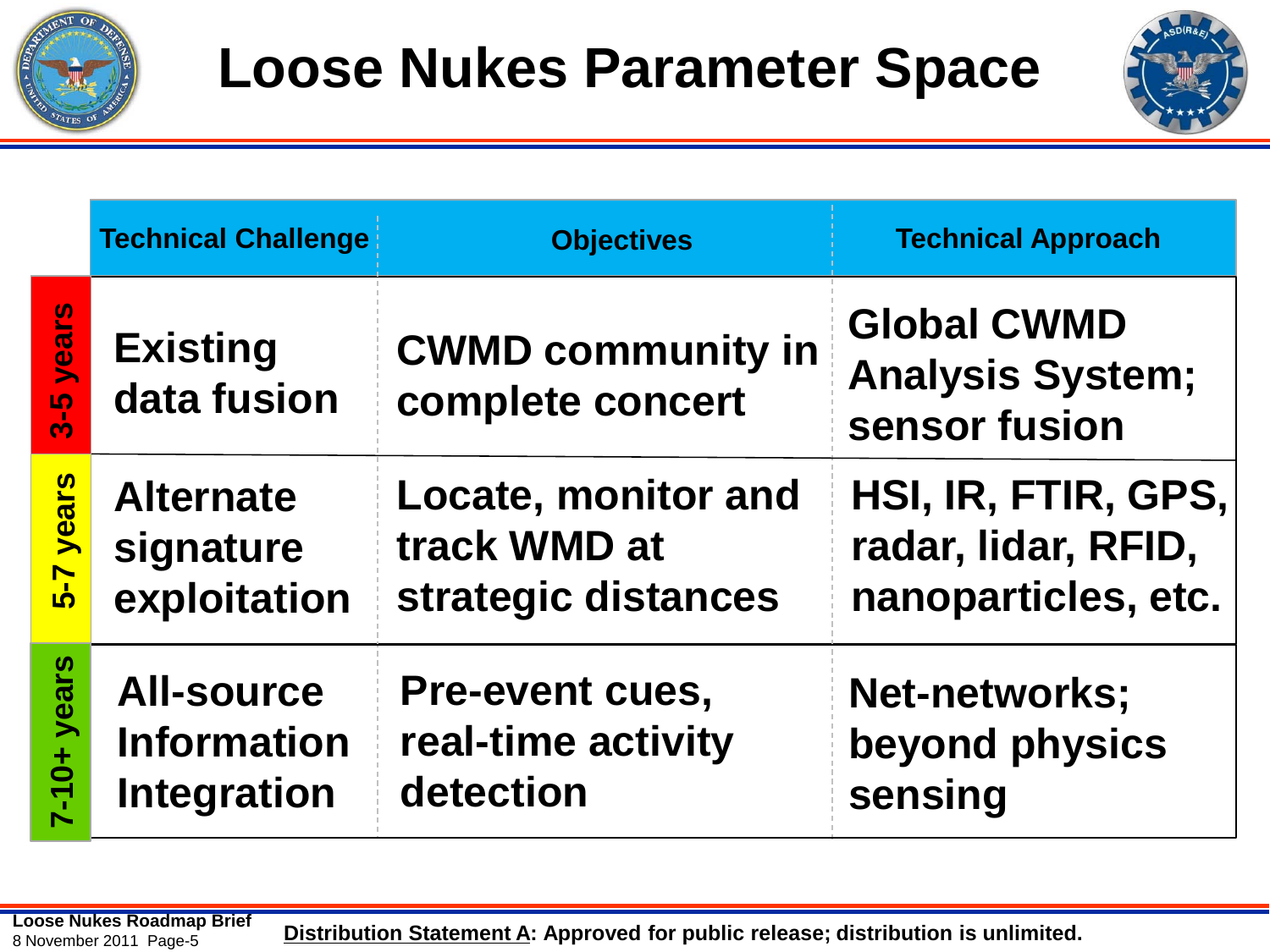



### **Target Class: Vehicle**

Sub-Class: Passenger Car, Light Truck, Heavy Truck, APC, Tank Source: DTRA

| <b>Observable</b> | <b>Signature</b>                    | <b>Sensor</b>                       |
|-------------------|-------------------------------------|-------------------------------------|
| color             | absorbance                          | <b>HSI</b>                          |
| material          | reflectance                         | <b>HSI</b>                          |
| heat              | thermal gradient                    | IR.                                 |
| chem emission     | hydrocarbons                        | FTIR/chem                           |
| <b>size</b>       | pixels/return/reference scale       | EO/radar                            |
| motion            | doppler/angular<br>change/GMTI/GPS* | Radar/lidar/FMV                     |
| weight            | seismic/magnetic                    | geophone/accelerometer/magnetometer |
| sound             | acoustic/seismic                    | microphone/accelerometer            |
| Location          | Georeference/GPS                    | <b>EO/SIGINT</b>                    |
| <b>EM</b>         | <b>EM</b>                           | EM (inductive/capacitive)           |
| <b>RF</b>         | <b>RF</b>                           | <b>RFI/DF</b>                       |

#### **And similar sets for payloads, people, facilities, sites…**

8 November 2011 Page-6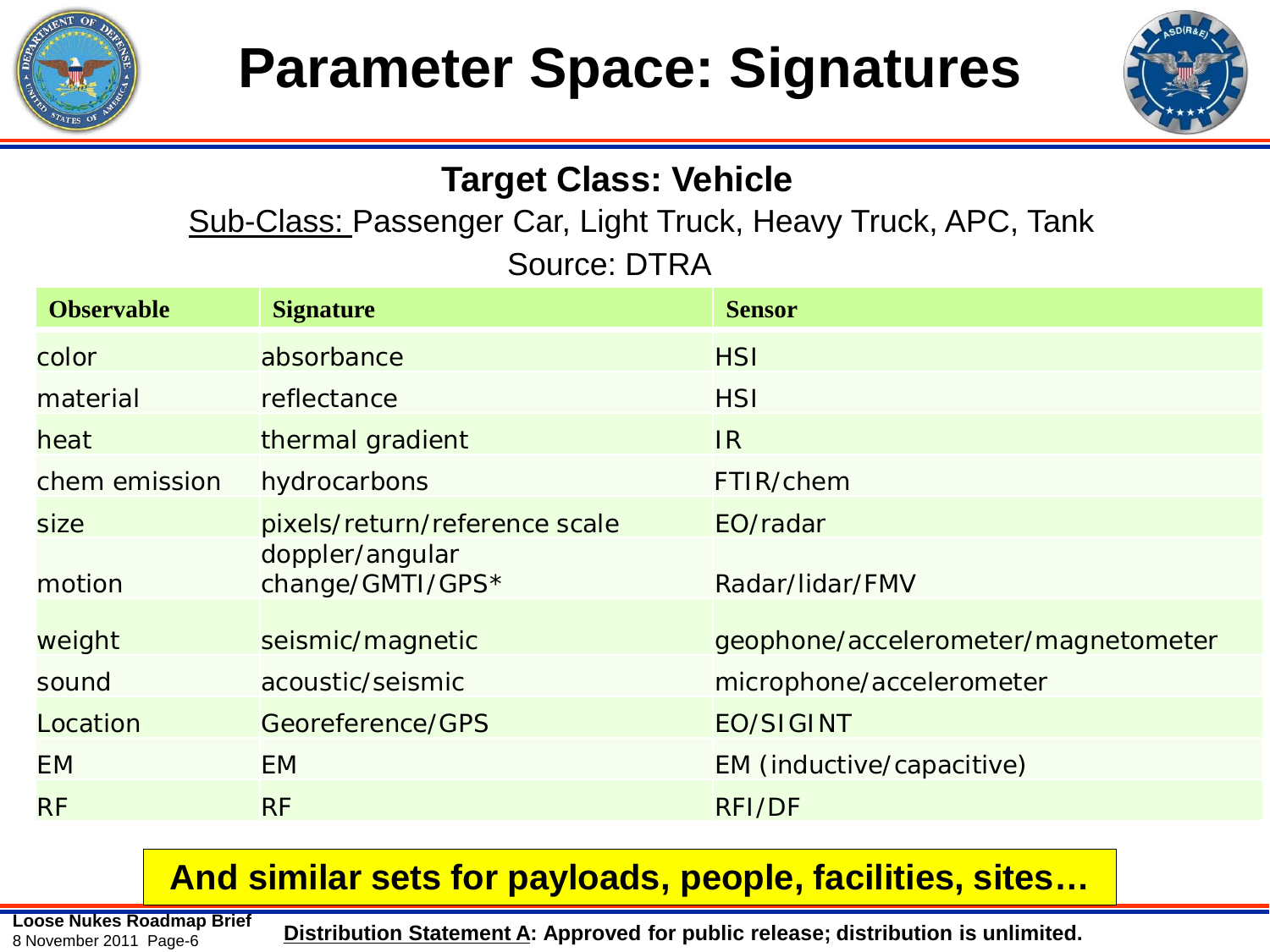





#### **Resolution**

Source: The Technical Cooperation Program

8 November 2011 Page-7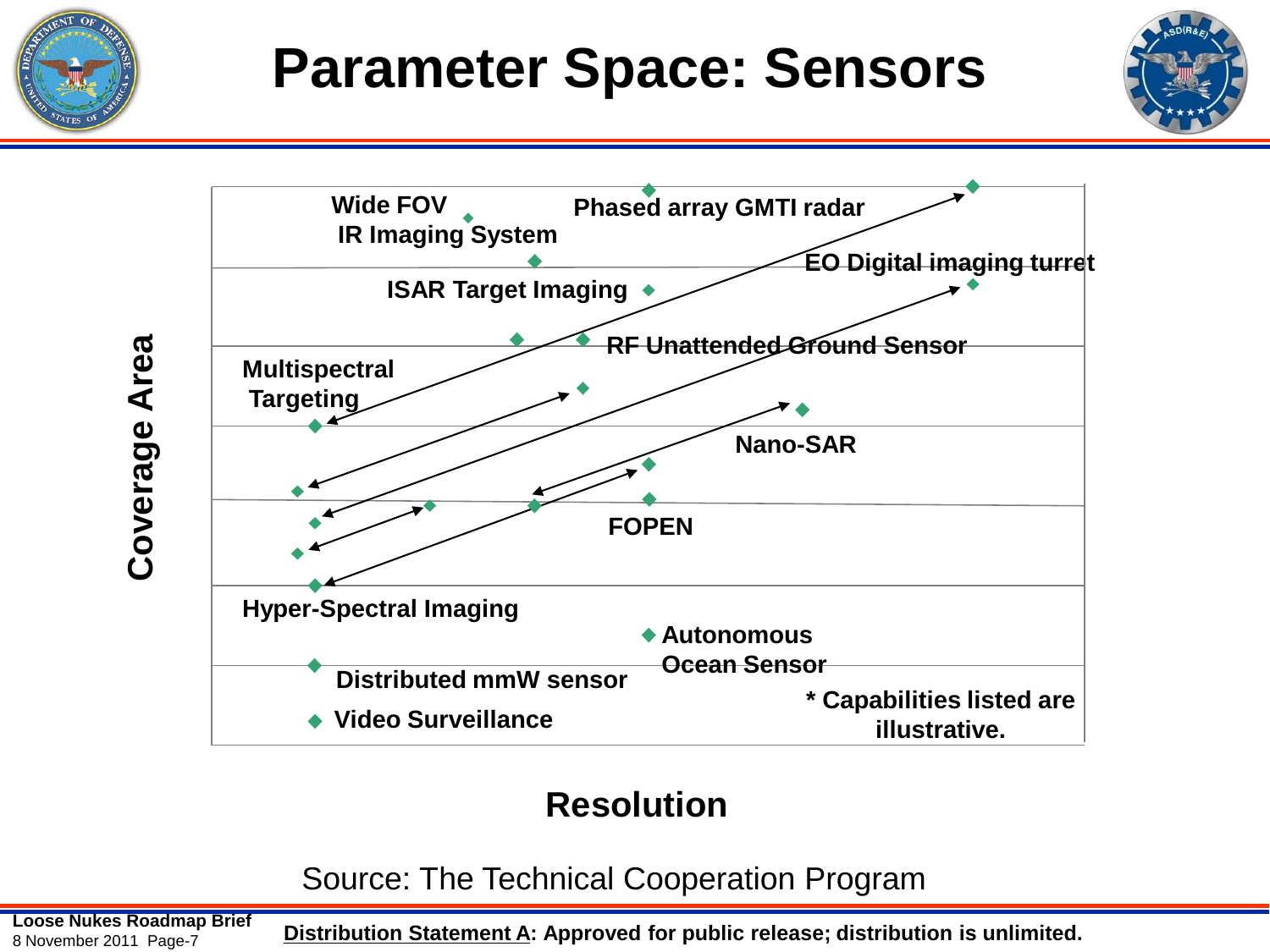





• **Delays in response to theft (caused by late notification or access) increase the "level of difficulty" in recovering SNM**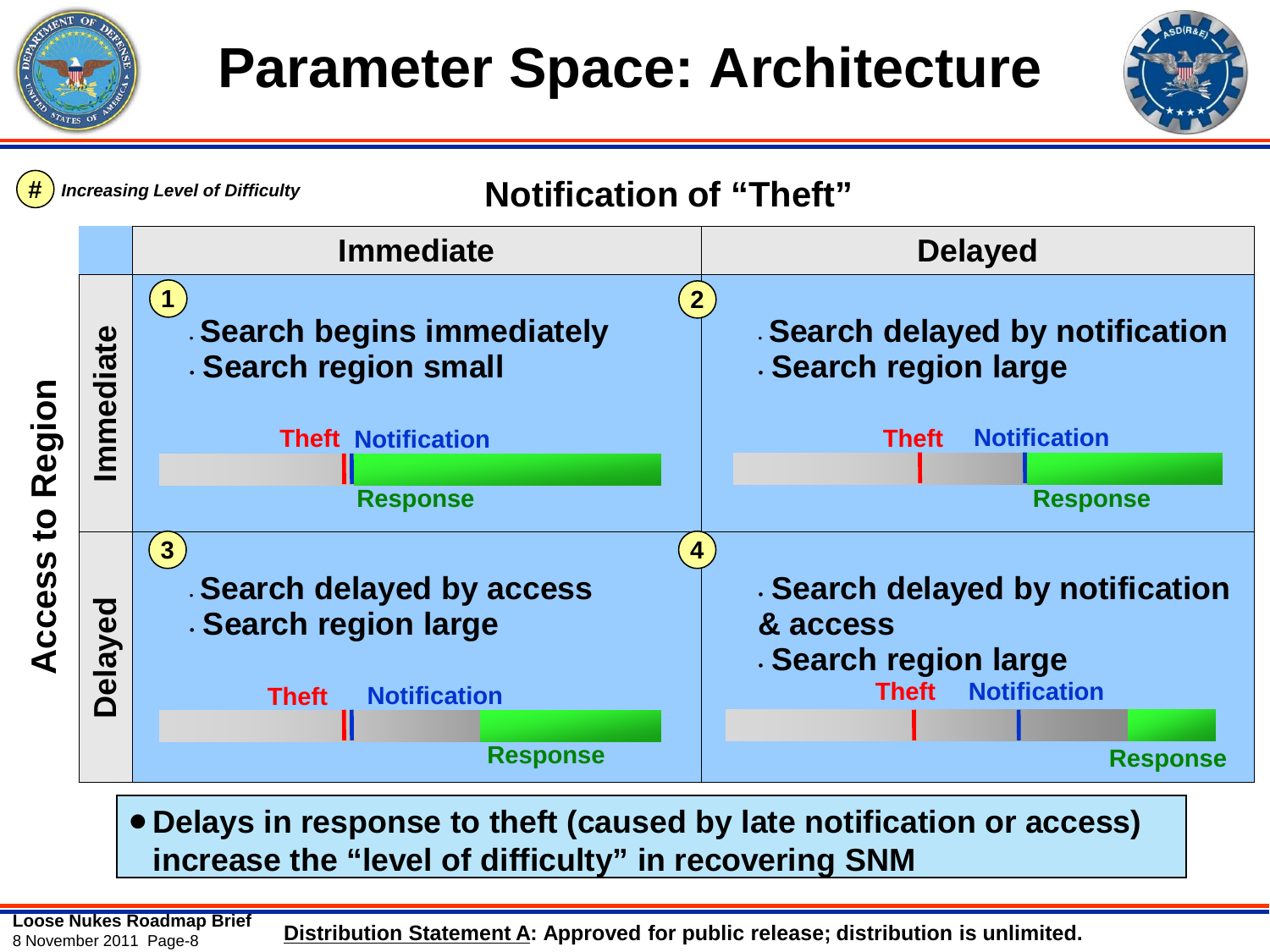



- **Confidence in getting a cue**
- Sense change in SNM/NW state
- SNM rad detection
- Alt signature readiness
- **Sensor deployment latency**
- Sensor handoff
- **Data/network fusion**
- Persistent surveillance
- Tracking confidence
- Broad area search (km2/hr)
- Behavior/intent detection
- **Social network exploitation**
- **Architecture maturity**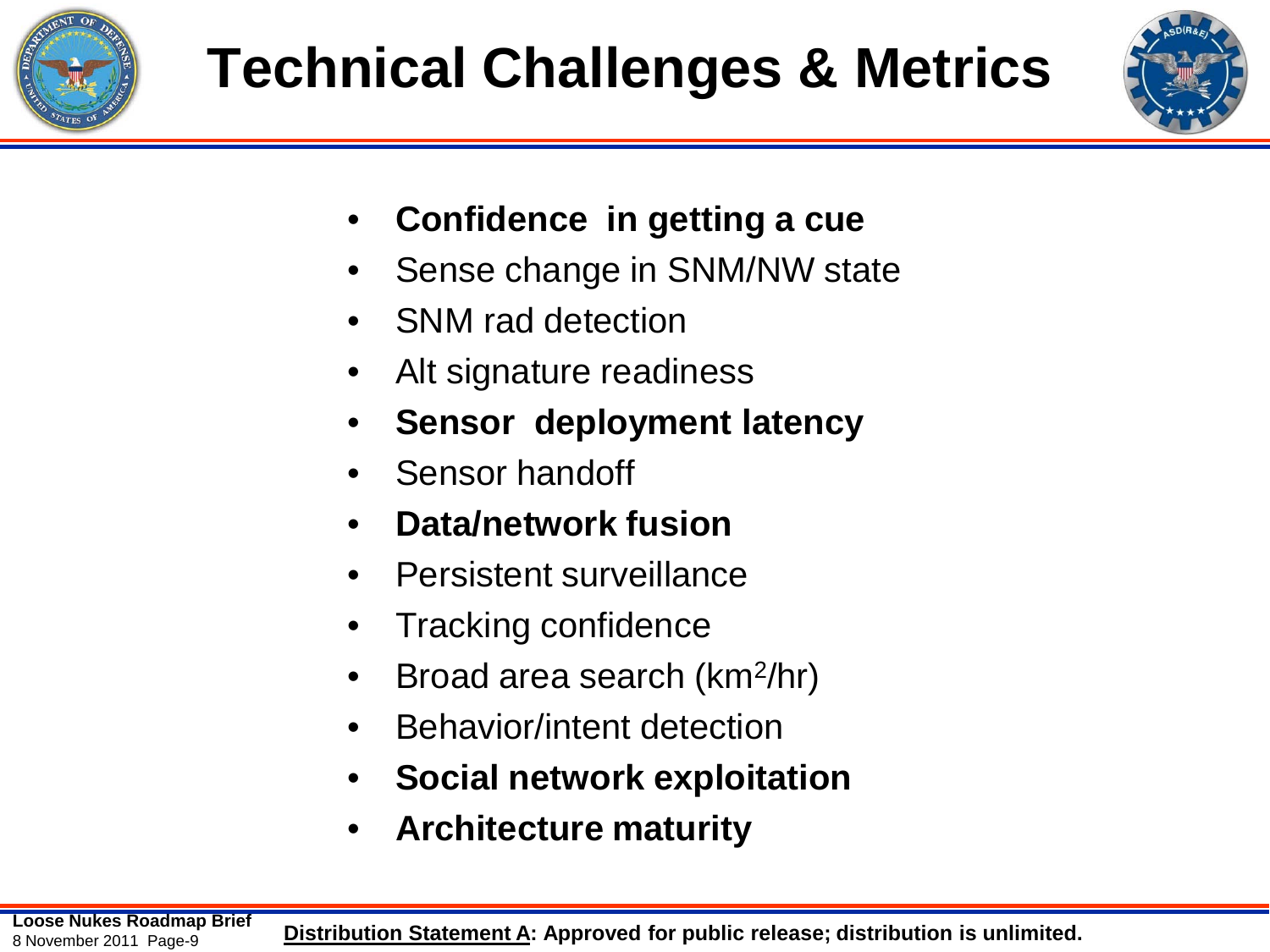



| <b>Needed Operational Capabilities</b>                                                                                                        |                                                                                                                   |                                                                                                                                                                   |
|-----------------------------------------------------------------------------------------------------------------------------------------------|-------------------------------------------------------------------------------------------------------------------|-------------------------------------------------------------------------------------------------------------------------------------------------------------------|
| Pre-Positioned Assets, Intel Fusion, Cue, Containment, Locate, Recover                                                                        |                                                                                                                   |                                                                                                                                                                   |
|                                                                                                                                               | <b>Technology Development Areas</b>                                                                               |                                                                                                                                                                   |
| Rad Detection Persistent Monitoring/ISR TTL BAS Intent/Behavior Architecture                                                                  |                                                                                                                   |                                                                                                                                                                   |
| FY 15-17                                                                                                                                      | <b>Science and Technology Development</b><br>FY 17-19                                                             | FY 19-22+                                                                                                                                                         |
| <b>Systems Integration</b><br><b>Activity Recognition</b>                                                                                     | <b>Advanced Signature Detection</b><br><b>Advanced Tracking</b>                                                   | <b>All-Source Information Integration</b><br><b>Advanced Signature Detection and Tracking</b>                                                                     |
| Integration of all-source<br>intel and human<br>reasoning, multi-sensor<br>data fusion, pathway<br>analysis, automated<br>behavioral analysis | HSI, IR, FTIR, radar,<br>lidar, RF, FMV, GPS,<br>accelerometers, RFID,<br>reduced data latency,<br>network fusion | Integration algorithms,<br>matrixed detectors, networks<br>of networks, beyond physics:<br>social network analysis,<br>automated all-source<br>information fusion |

#### **Revolving integration, demonstration and transition to meet operational needs**

#### Note: These are not currently funded initiatives

8 November 2011 Page-10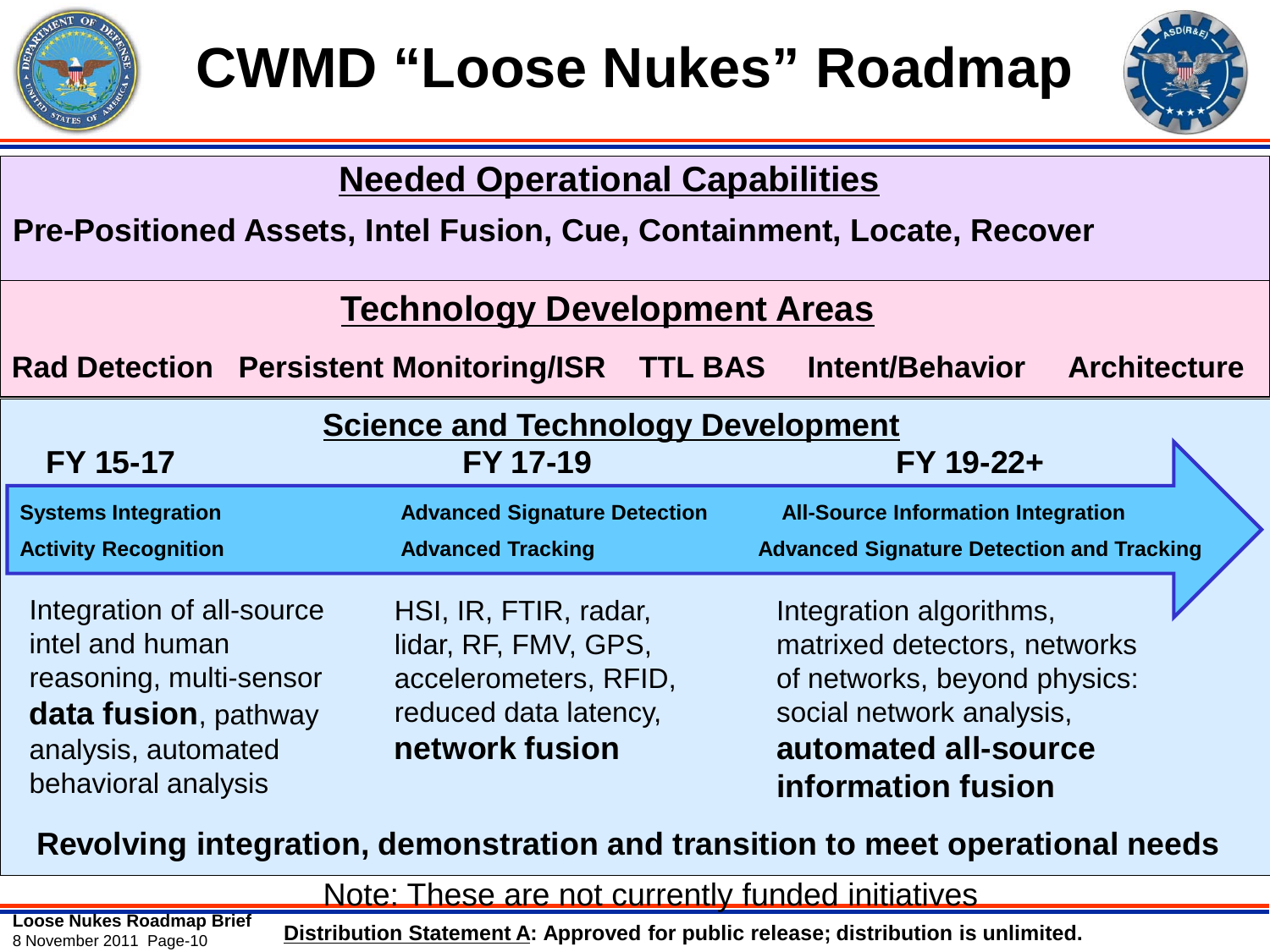

# **Big Gaps: Opportunities for NDIA**



- **Next gen rad detection, e.g. nanomaterials; ionized air; HSI**
- **Alternate signatures related to weapon activity**
	- **People, programs, communications, facilities, behaviors…**
- **Persistent intelligence, surveillance and reconnaissance**
	- **Sensor development and platform integration**
	- **Technical, intelligence and social data fusion**
- **Data-to-Decision Tools**
	- **Next-generation reachback and information sciences capabilities**
	- **High performance computing**
- **Architectures for prompt access and low latency**
- **Beyond physics**
	- **Human behavior and intent detection**
	- **Social network analysis**



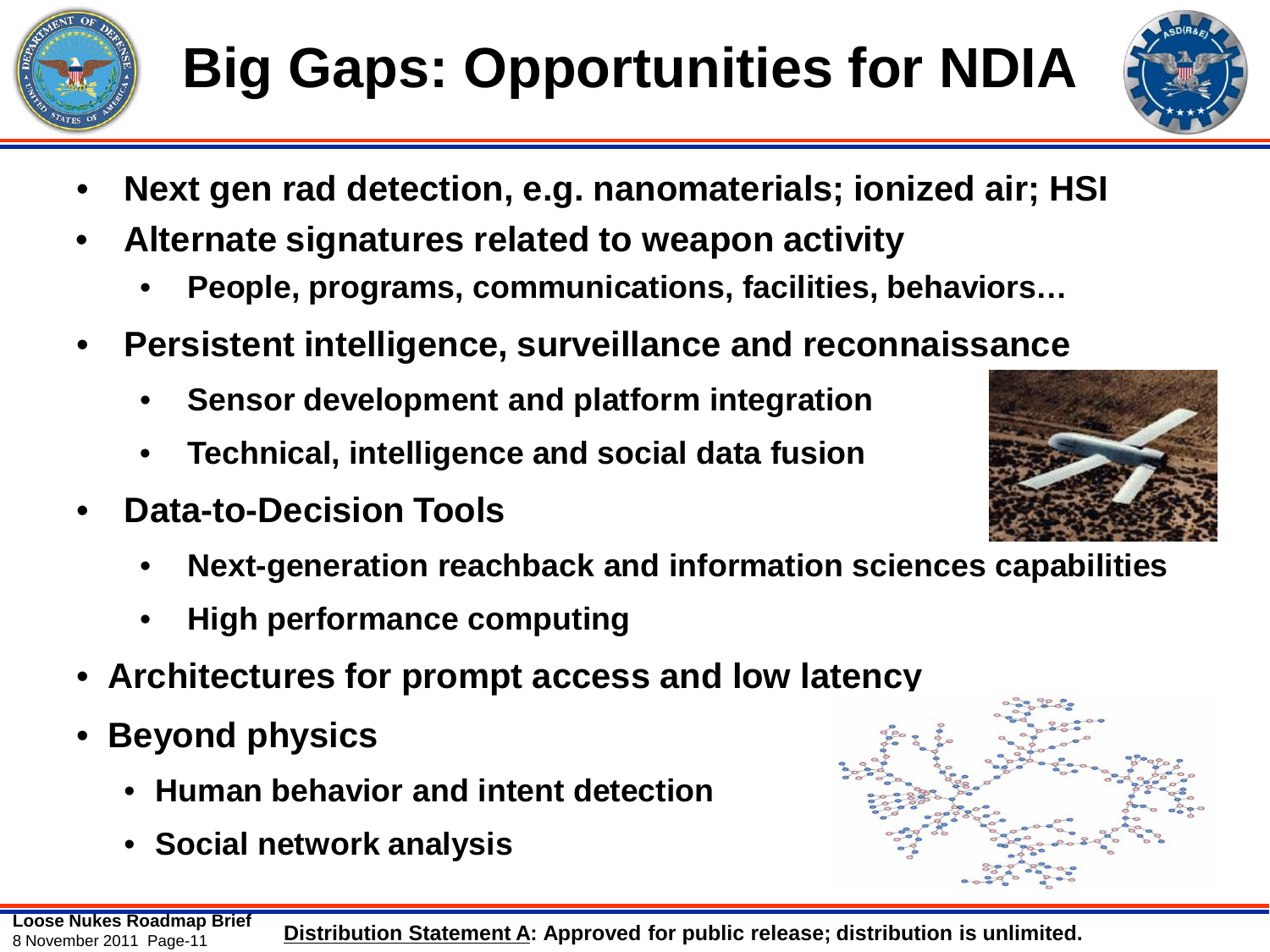



| <b>BAAs:</b>                          |                                                                           |
|---------------------------------------|---------------------------------------------------------------------------|
| <b>ARL Postdoc Fellowship Program</b> | W911NF-11-R-0010                                                          |
| <b>RDECOM-STTC</b>                    | W91CRB-08-R-0073                                                          |
| <b>ARO</b>                            | W911NF-07-R-0003-04                                                       |
| <b>ARL/ARO</b>                        | W911NF-07-R-0001-05                                                       |
| <b>DARPA</b>                          | DARPA-11-34: I2O Office-Wide BAA                                          |
| <b>AFOSR</b>                          | AFOSR-BAA-2009-1                                                          |
| <b>AFOSR</b>                          | <b>AFOSR-BAA-2011-01</b>                                                  |
| <b>DHS</b>                            | DHSS-TLRBAA11-03                                                          |
| <b>DTRA</b>                           | HDTRA1-11-16-RDIS-BAA                                                     |
| <b>DTRA</b>                           | HDTRA1-11-16-BRCWMD-BAA                                                   |
| <b>ONR</b>                            | <b>BAA 12-001</b>                                                         |
|                                       | alco Concipi Nation 11 CNI 0004 under this DAA, titled "Data to Desigion" |

**also Special Notice 11-SN-0004 under this BAA, titled "Data to Decision"**

#### **SBIRs:**

**Army: https://www.armysbir.army.mil/default.aspx**

**DoD: http://dodsbir.net/solicitation/default.htm**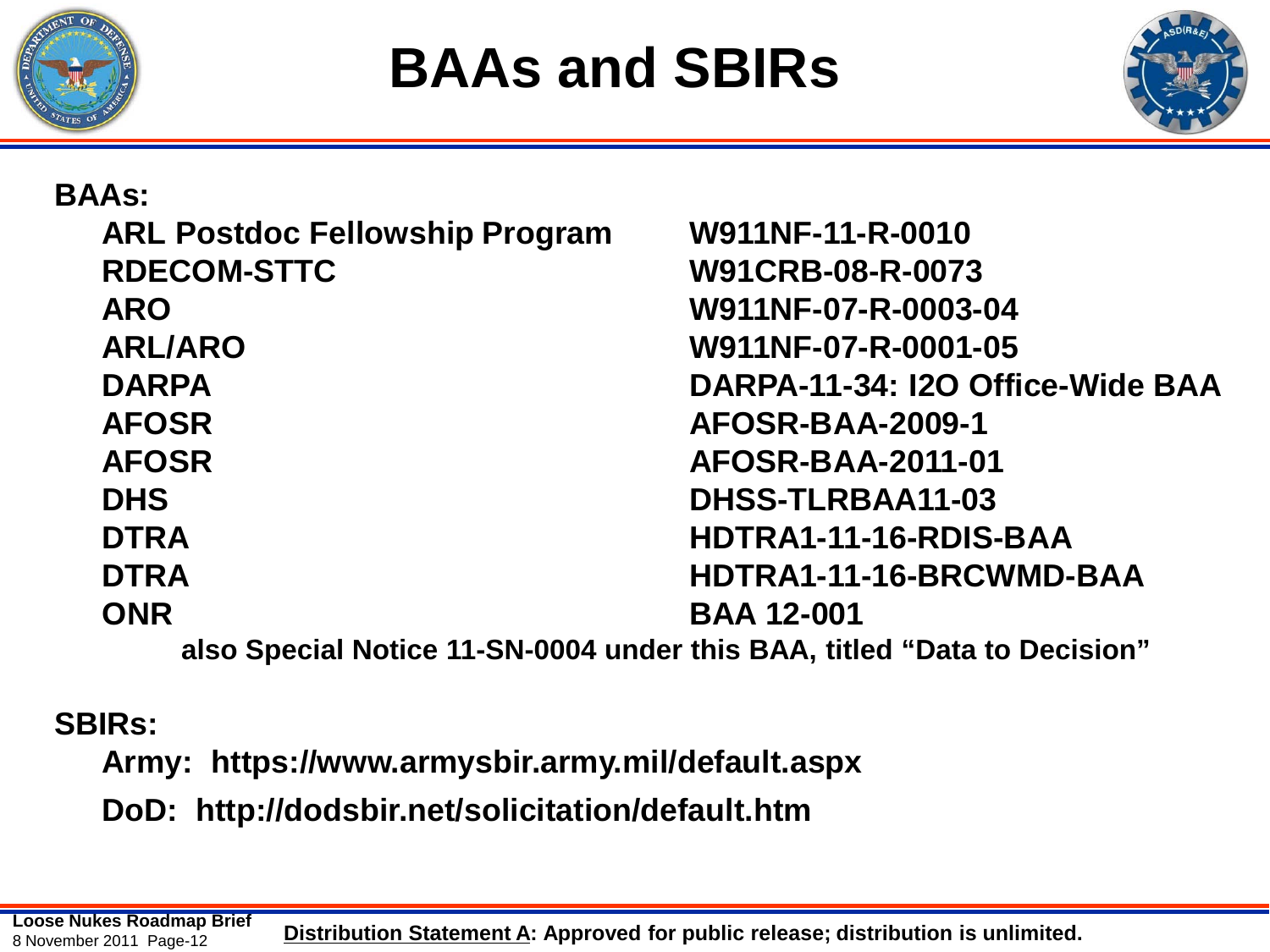

# **CWMD Summary**



- **Capability against loose nukes needs improvement**
	- **There is no silver bullet**
	- **Heavy reliance on early cue**
- **Radiation detection alone is not enough**
- **Many other signatures/sensors can be brought to bear**
	- **Substantial capability already exists**
	- **But data needs to be integrated**
- **Sensor handoff/sensor fusion/network fusion essential**
- **Opportunities in ISR for persistent surveillance, tracking, and broad area search in scenario-specific architectures**
- **Greatest gains may be in automating synthesis of sensor data, intel analysis, all networks including social networks, and nonphysics based detection of behavior and intent**

**POC: Dr. Gregory Simonson, OSD(NCB/NM), gregory.simonson@osd.mil Pentagon 3B884, (703) 693-4291**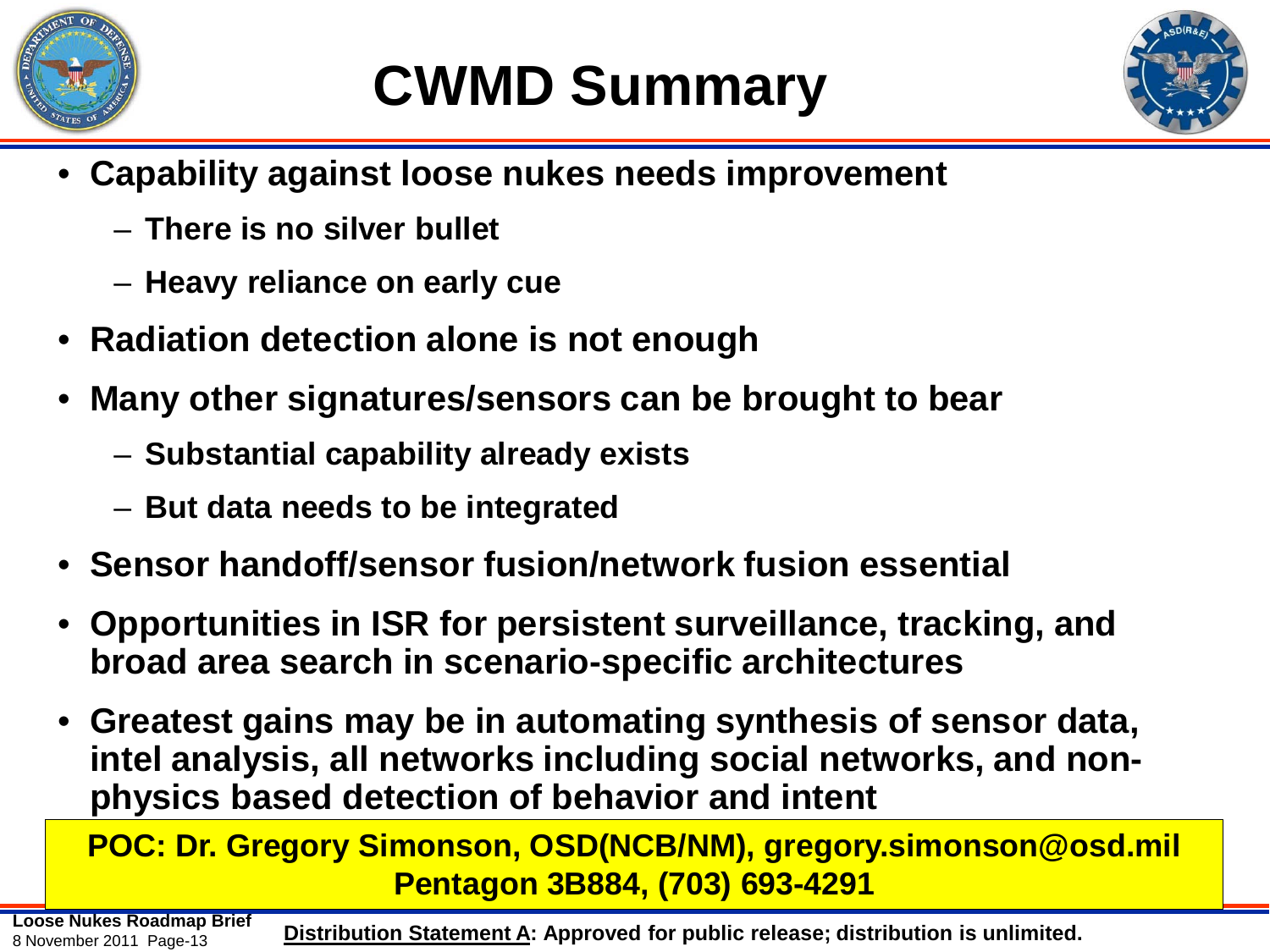



### **Backup slides**

**Loose Nukes Roadmap Brief**<br>**8 November 2011 Page-14 Distribution Statement A: Approved for public release; distribution is unlimited.** 8 November 2011 Page-14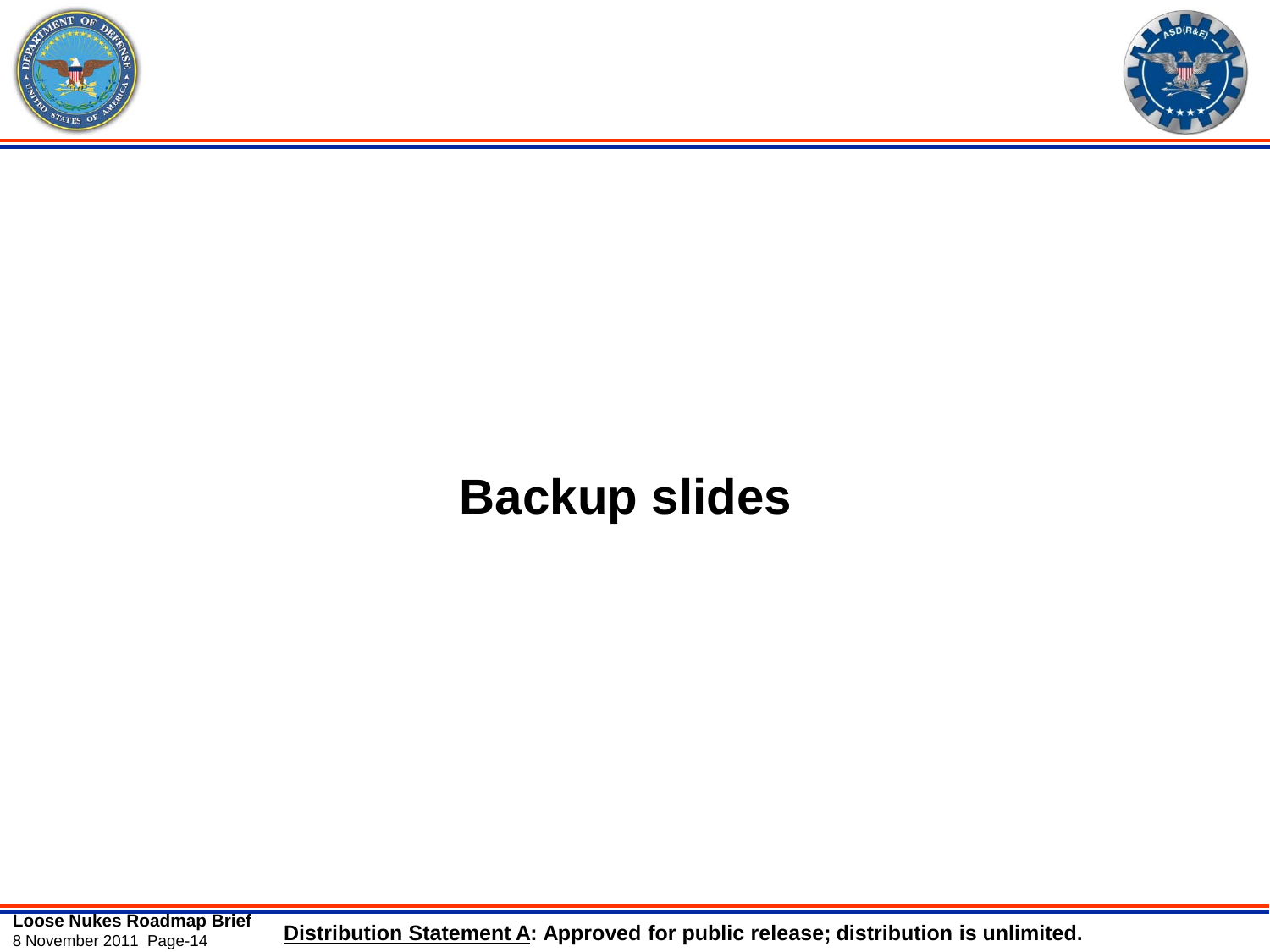

### **Technical Challenges: Human Identification and Tracking**



#### **Target Class: Human**

Sub-Class: Men, Women, Military, Civilian

Source: DTRA

| <b>Observable</b> | <b>Signature</b>                    | <b>Sensor</b>          |
|-------------------|-------------------------------------|------------------------|
| size              | pixels/return/reference scale       | EO/radar               |
| motion            | doppler/angular<br>change/GMTI/GPS* | Radar/lidar/FMV        |
| weight            | seismic                             | geophone/accelerometer |
| Heat              | <b>Thermal gradient</b>             | IR.                    |
| Location          | Georeference/GPS                    | <b>EO/SIGINT</b>       |
| Clothing          | Absorbance/reflectance              | <b>HIS</b>             |
| ID                | Facial/gait                         | <b>EO</b>              |
| <b>RF</b>         | <b>RF</b>                           | <b>RFI/DF</b>          |

8 November 2011 Page-15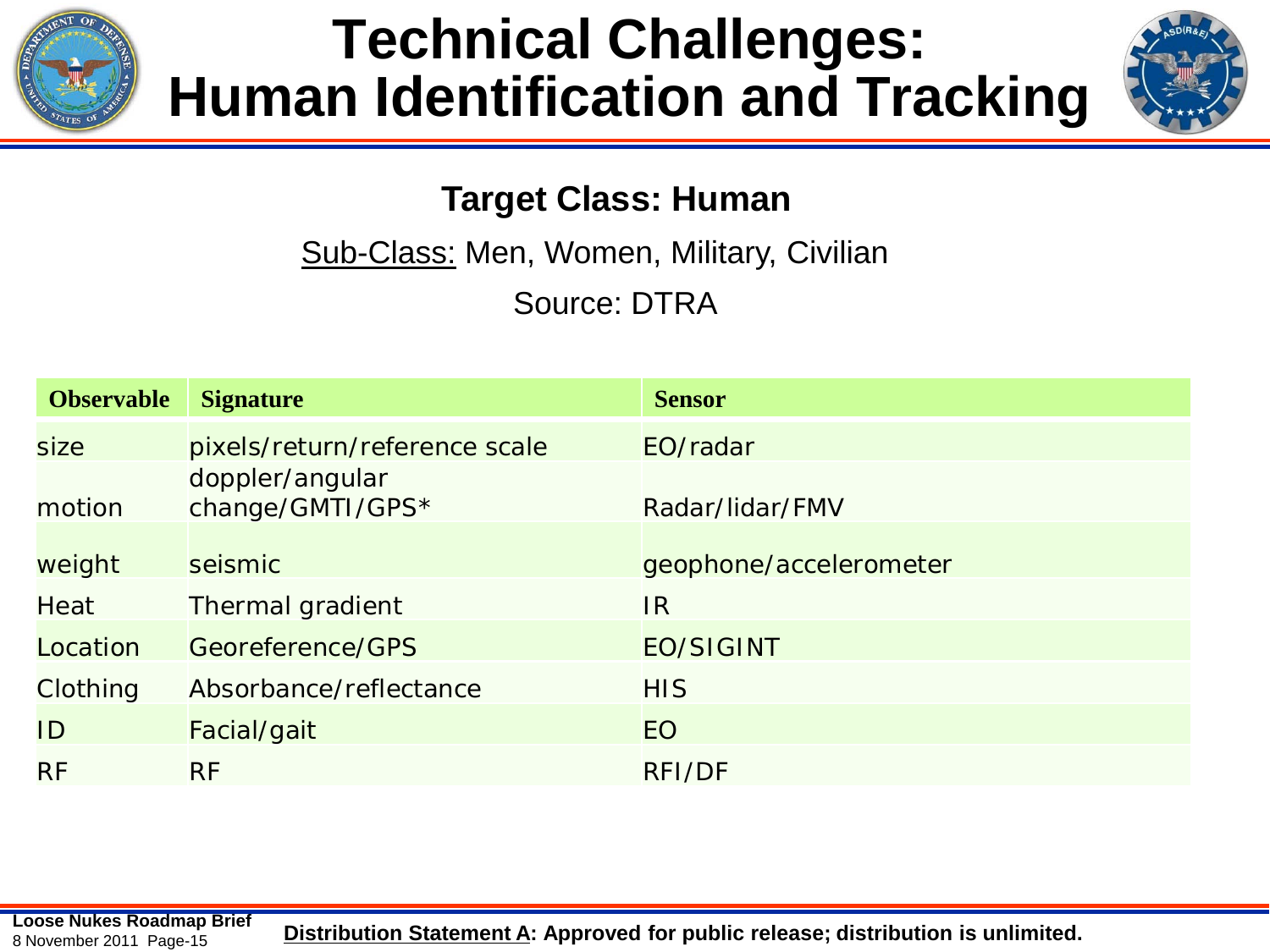

### **Technical Challenges: Building Identification**



#### **Target Class: Building**

Sub-Class: mess hall, barracks, motor pool, administrative, PX, weapon storage, unknown

Source: DTRA

| <b>Observable</b> | <b>Signature</b>                 | <b>Sensor</b>          |
|-------------------|----------------------------------|------------------------|
| size              | pixels/return/reference scale    | EO/radar               |
| motion            | doppler/angular change/GMTI/GPS* | Radar/lidar/FMV        |
| weight            | seismic                          | geophone/accelerometer |
| Heat              | Thermal gradient                 | <b>IR</b>              |
| Location          | Georeference/GPS                 | <b>EO/SIGINT</b>       |
| Clothing          | Absorbance/reflectance           | <b>HIS</b>             |
| ID                | Facial/gait                      | <b>EO</b>              |
| <b>RF</b>         | <b>RF</b>                        | <b>RFI/DF</b>          |

8 November 2011 Page-16

**Loose Nukes Roadmap Brief**<br>8 November 2011, Page-16<br>8 November 2011, Page-16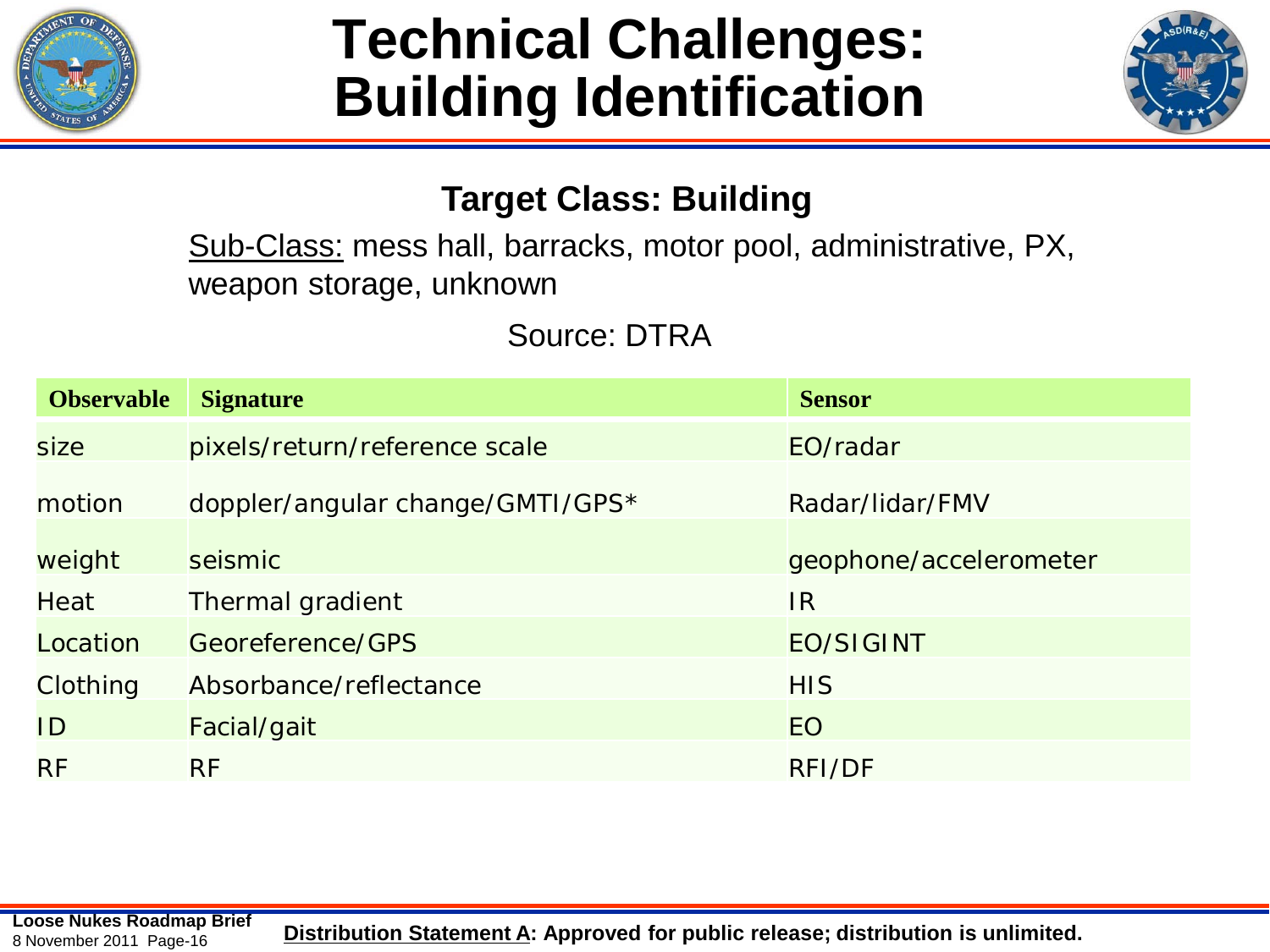

### **Technical Challenges: Payload Identification and Tracking**



#### **Target Class: Payload**

Sub-Class: crate, weapon

Source: DTRA

| <b>Observable</b> | <b>Signature</b>                    | <b>Sensor</b>             |
|-------------------|-------------------------------------|---------------------------|
| size              | pixels/return/reference scale       | Radar/lidar/FMV           |
| motion            | doppler/angular<br>change/GMTI/GPS* | Radar/lidar/FMV           |
| weight            | seismic                             | geophone/accelerometer    |
| Heat              | Thermal gradient                    | IR.                       |
| Location          | Georeference/GPS                    | <b>EO/SIGINT</b>          |
| Chem<br>emission  | Foams/adhesives/HE                  | FTIR/chem                 |
| <b>EM</b>         | EM.                                 | EM (inductive/capacitive) |
| <b>RF</b>         | <b>RF</b>                           | RFI/DF                    |

8 November 2011 Page-17